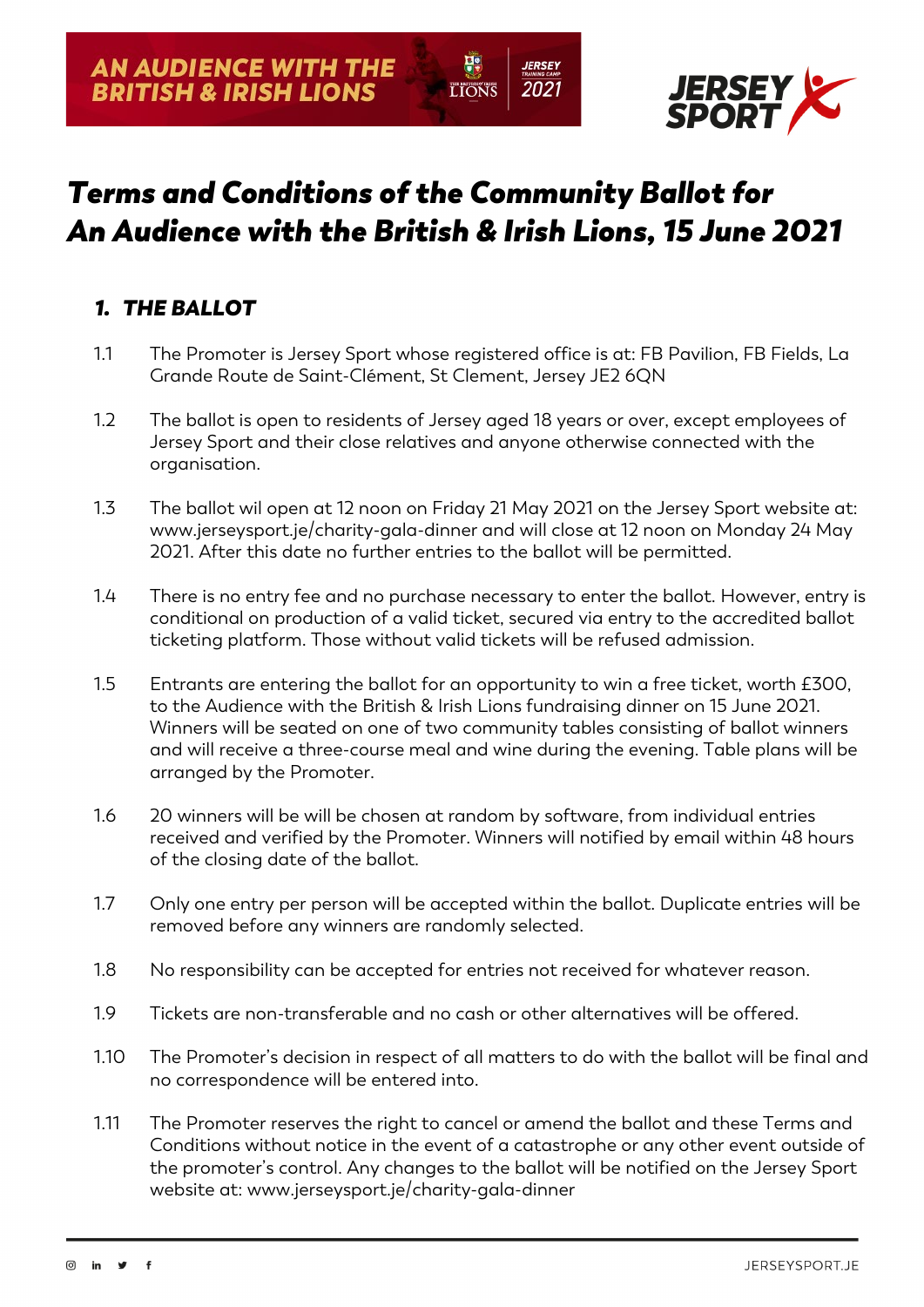

- 1.12 The ballot and these Terms and Conditions will be governed by Jersey law.
- 1.13 Winners will be sent confirmation of their ticket. Tickets are electronic and we will accept both electronic or printed tickets at registration on the night, but you are encouraged to download your ticket onto your smartphone. You will be unable to enter into the event without showing your ticket, and may be asked to show proof of ticket throughout the evening when re-entering the venue.

**TONS** 

2021

1.14 Event partners reserve the right to refuse admittance to the venue, or to remove any person from the venue for reasons of public safety, any unacceptable behaviour likely to cause damage, nuisance or injury, or for any breach of event partners Terms and Conditions.

### *2. COVID-19 POLICY*

- 2.1 To comply with the Government of Jersey requirements relating to large scale events, we will retain the contact details of all dinner guests at registration for contact tracing purposes after the event for 21 days.
- 2.2 The event will comply with all measures requested by the Government of Jersey in relation to COVID-19 protocols to ensure the safety of guests. As well as any regulation and revenue policies, the event will look to observe social distancing, increased sanitation, temperature checks on entry and decrease congestion in areas - these measures may change in line with the most up to date health advice.
- 2.3 As per the current Government of Jersey guidelines, whilst not seated, all guests and support staff must be wearing a mask and they will not be provided on site.
- 2.4 Please note that if you display any of the symptoms related to COVID-19 before the event, we kindly ask you not to attend to ensure the safety of yourself and others.

#### *3. CANCELLATION*

3.1 Jersey Sport accepts no liability if an event is cancelled or postponed for reasons beyond our control resulting from an act of God, a force majeure, government or regulation change, fire, war, terrorist activity or civil commotion.

#### *4. DATA PROTECTION*

Any personal data will be treated in accordance with current data protection legislation. https://www.gov.je/Government/dataprotection/Pages/Dataprotectionlaws.aspx